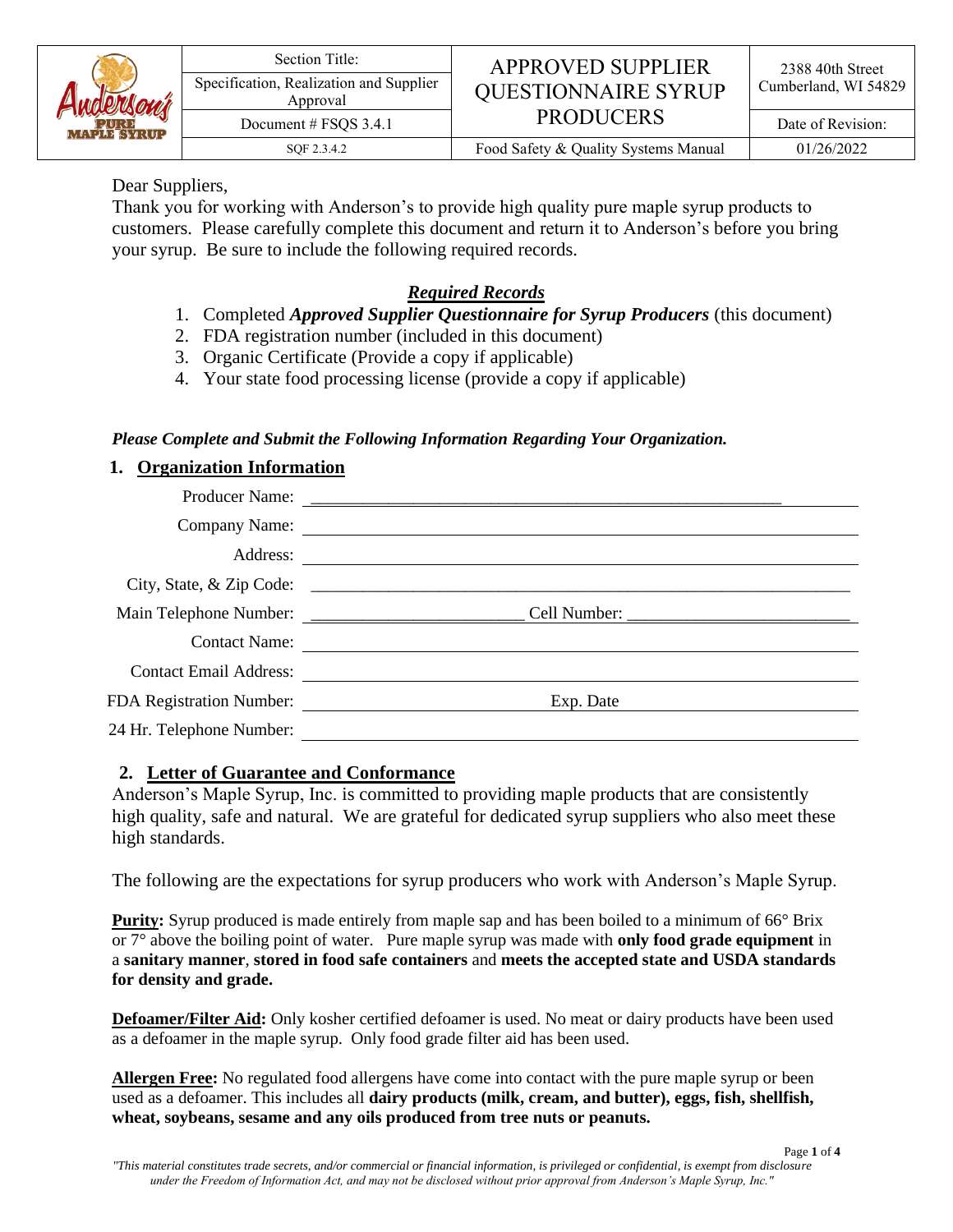| Auderson |
|----------|
|----------|

Approval Document # FSQS 3.4.1 PRODUCERS and Date of Revision:

SQF 2.3.4.2 Food Safety & Quality Systems Manual 01/26/2022

**Filtering:** Syrup has been filtered using industry approved filters and filtering methods. This includes the use of odor-free cloth and paper filters along with food grade diatomaceous earth. **Only Pressure Filtered syrup in 30 gallon or larger drums will receive the full price.**

**Lead Free:** All syrup is made in compliance with applicable portions of California Prop 65. All equipment used in gathering sap, processing syrup and transferring syrup are free of lead. Processing areas are free of lead-based paint and all syrup is sold in lead free containers.

**Employment Practices:** Fair and ethical labor practices have been followed in the making of pure maple syrup. Local regulations relating to labor, compensation, work hours, health and safety are followed. Employees are treated with respect and dignity. No forced labor is used.

**Forest Management:** The Sugar Bush/Maple Forest is managed carefully through a variety of methods. These may include appropriate tapping techniques, managing forest growth, facilitating healthy biodiversity, and/or working with local forester. Trees used for sap harvesting have not been treated with pesticides.

**Bulk Containers (i.e. drums):** Maple syrup is stored only in food grade containers/drums (ex. stainless steel, food grade epoxy lined steel drums). Syrup is not stored in galvanized drums or used milk containers. Containers have not been previously used to hold allergens *(milk, eggs, fish, crustacean shellfish, tree nuts, peanuts, wheat, soybeans and sesame)*. Containers have not been previously used to hold non-food items or been labeled "not for reuse". Drums are **clean,** in good condition and transported in **clean** vehicles. We reserve the right to refuse dirty syrup drums.

**Organic Syrup:** A current organic certificate is included with this questionnaire. All organic drums are clearly labeled "Organic" on each drum.

**Legal Compliance:** Maple syrup and sugar are produced in full compliance with all applicable state and federal laws.

**Letter of Guarantee and conformance:** The supplier guarantees that articles comprising each shipment or delivery hereafter made by it or on the order of the buyer, as of the date of each shipment or delivery, will not be adulterated or misbranded within the meaning of the Federal Food, Drug and Cosmetic Act, and will not be an article which may not, under provisions of section 404 or 505 be introduced into interstate commerce.

By signing below, I certify that all of the syrup sold to Anderson's Maple Syrup, Inc. was produced in the United States of America at the location listed above. Furthermore, this signature acknowledges receipt of the expectations and requirements to sell maple syrup to Anderson's and agrees that any product sold to Anderson's Maple Syrup, Inc. meets the indicated standards.

 $Signature:$ 

| Date |  |  |
|------|--|--|
|      |  |  |

*\*Anderson's Maple Syrup is not giving legal advice. These items are required for Anderson's Maple Syrup to purchase syrup from any producer.*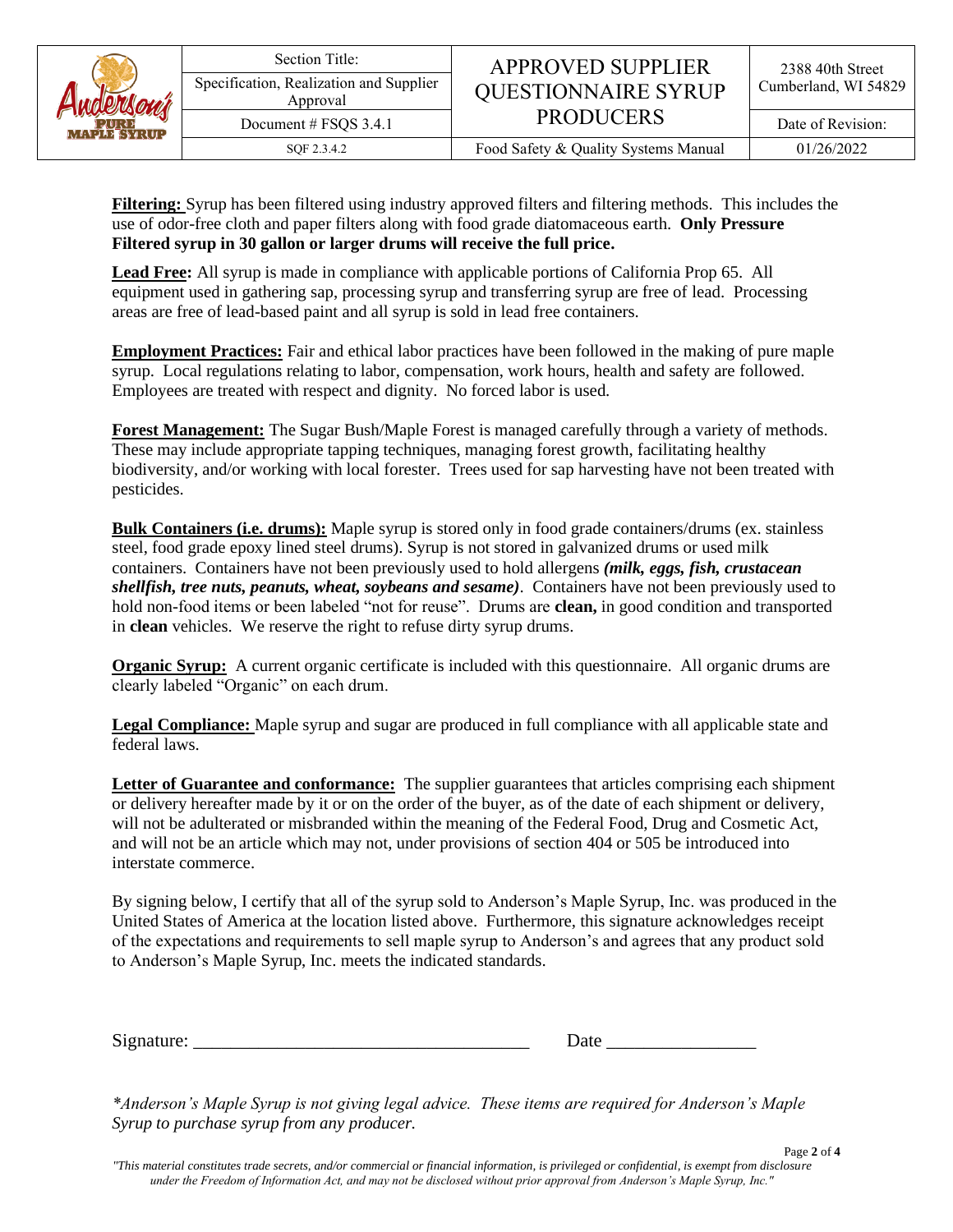

# Specification, Realization and Supplier | QUESTIONNAIRE SYRUP | Cumberland, WI 54829 PRODUCERS Document # FSQS 3.4.1 | **PKUDUCEKS** | Date of Revision:

SQF 2.3.4.2 Food Safety & Quality Systems Manual 01/26/2022

#### **3. Description of Sugar bush/farm**

*The purpose of this information is to show customers the impact of their purchases of US made maple syrup on the working landscape. Information provided will be combined with that of other producers selling to Anderson's Maple Syrup, Inc. It will only be shared in the aggregate to Anderson's Maple Syrup, Inc. customers. Any personal or identifying information will not be shared or sold.*

| Do you buy sap from other farmers? (Please circle) |                                                                                         |            | N <sub>O</sub>  |
|----------------------------------------------------|-----------------------------------------------------------------------------------------|------------|-----------------|
|                                                    | <b>Number of acres of maple woods</b> (include woods sap is purchased from)             |            |                 |
|                                                    | <b>Number of maples per acre</b> (include woods sap is purchased from) ________________ |            |                 |
| <b>Collection Method</b> (please circle):          |                                                                                         |            |                 |
| <b>TUBING</b>                                      | <b>BUCKETS</b>                                                                          |            |                 |
|                                                    | Does your operation have a RO? (Please circle)                                          | <b>YES</b> | N <sub>O</sub>  |
| <b>Evaporator heat source (please circle):</b>     |                                                                                         |            |                 |
| <b>WOOD</b>                                        | OIL                                                                                     |            |                 |
| Do you inject air into your system by              | <b>Steam Away/Piggy Back or Pan Bubbler?</b> (Please circle)                            | <b>YES</b> | N <sub>O</sub>  |
|                                                    | If yes, do you filter the air?                                                          | <b>YES</b> | NO <sub>1</sub> |
| <b>Defoamer Choice</b> (please circle):            |                                                                                         |            |                 |
| ATMOS 300K                                         | ORGANIC CANOLA/SAFFLOWER OIL                                                            |            | OTHER:          |
| <b>Filter Aid Choice</b> (please circle):          |                                                                                         |            |                 |
| <b>DICALITE</b>                                    | <b>CELITE</b>                                                                           |            | <b>OTHER:</b>   |